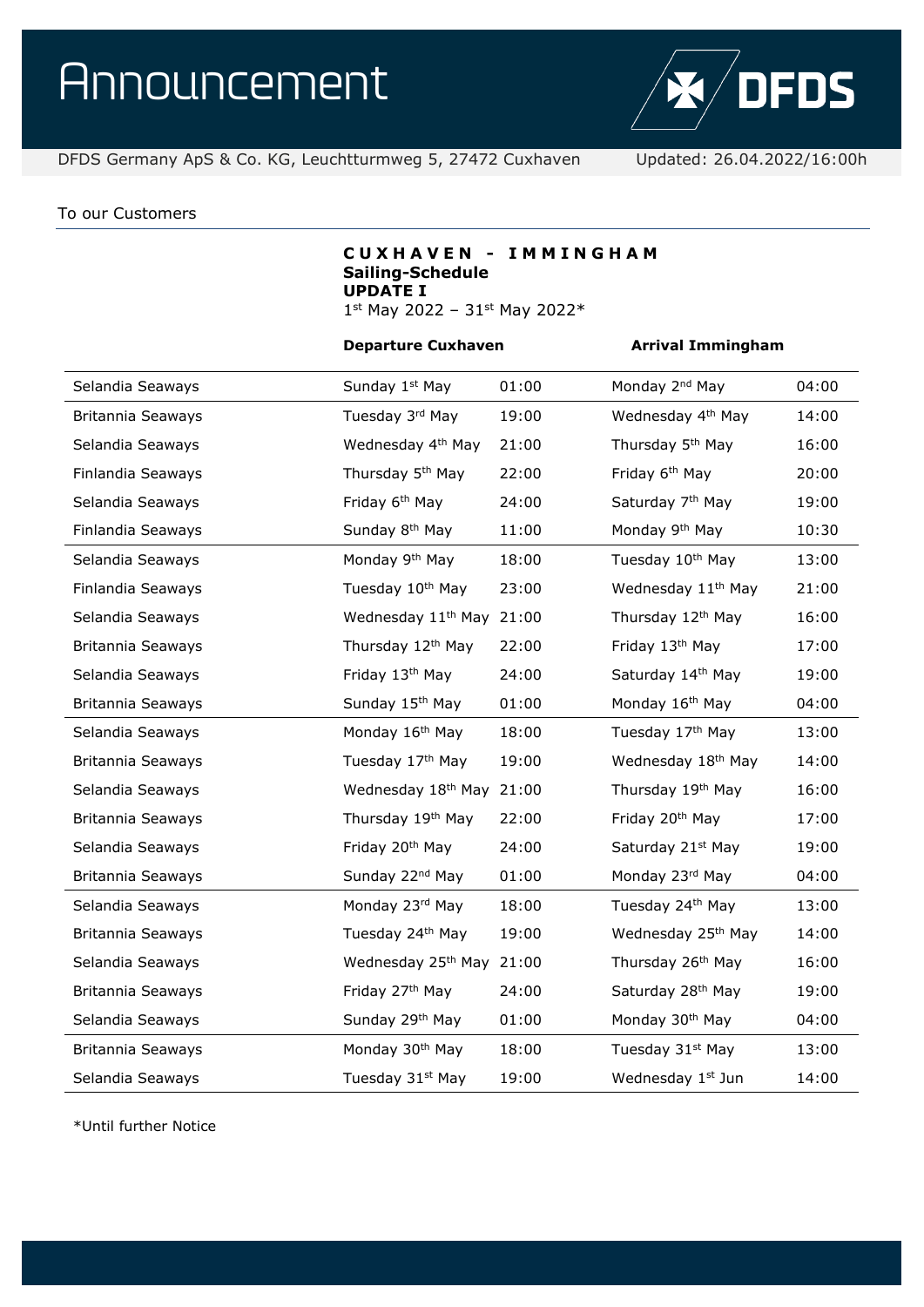

DFDS Germany ApS & Co. KG, Leuchtturmweg 5, 27472 Cuxhaven Updated: 26.04.2022/16:00h

# **I M M I N G H A M - C U X H A V E N Sailing-Schedule UPDATE I** 1st May 2022 - 31st May 2022\*

#### **Departure Immingham Arrival Cuxhaven**

| Britannia Seaways | Sunday 1st May                 | 01:00 | Monday 2 <sup>nd</sup> May     | 05:00 |
|-------------------|--------------------------------|-------|--------------------------------|-------|
| Selandia Seaways  | Tuesday 3rd May                | 19:00 | Wednesday 4 <sup>th</sup> May  | 15:00 |
| Britannia Seaways | Wednesday 4 <sup>th</sup> May  | 21:00 | Thursday 5 <sup>th</sup> May   | 16:00 |
| Selandia Seaways  | Thursday 5 <sup>th</sup> May   | 22:00 | Friday 6 <sup>th</sup> May     | 18:00 |
| Finlandia Seaways | Saturday 7 <sup>th</sup> May   | 02:00 | Sunday 8 <sup>th</sup> May     | 05:00 |
| Selandia Seaways  | Sunday 8 <sup>th</sup> May     | 01:00 | Monday 9 <sup>th</sup> May     | 05:00 |
| Finlandia Seaways | Monday 9 <sup>th</sup> May     | 17:00 | Tuesday 10th May               | 17:00 |
| Selandia Seaways  | Tuesday 10th May               | 19:00 | Wednesday 11 <sup>th</sup> May | 15:00 |
| Finlandia Seaways | Thursday 12 <sup>th</sup> May  | 03:00 | Friday 13 <sup>th</sup> May    | 05:00 |
| Selandia Seaways  | Thursday 12 <sup>th</sup> May  | 22:00 | Friday 13th May                | 18:00 |
| Britannia Seaways | Friday 13 <sup>th</sup> May    | 23:00 | Saturday 14th May              | 19:00 |
| Selandia Seaways  | Sunday 15th May                | 01:00 | Monday 16 <sup>th</sup> May    | 05:00 |
| Britannia Seaways | Monday 16 <sup>th</sup> May    | 17:00 | Tuesday 17th May               | 13:00 |
| Selandia Seaways  | Tuesday 17th May               | 19:00 | Wednesday 18 <sup>th</sup> May | 15:00 |
| Britannia Seaways | Wednesday 18 <sup>th</sup> May | 21:00 | Thursday 19th May              | 16:00 |
| Selandia Seaways  | Thursday 19th May              | 22:00 | Friday 20 <sup>th</sup> May    | 18:00 |
| Britannia Seaways | Friday 20 <sup>th</sup> May    | 23:00 | Saturday 21 <sup>st</sup> May  | 19:00 |
| Selandia Seaways  | Sunday 22 <sup>nd</sup> May    | 01:00 | Monday 23rd May                | 05:00 |
| Britannia Seaways | Monday 23rd May                | 17:00 | Tuesday 24th May               | 13:00 |
| Selandia Seaways  | Tuesday 24th May               | 19:00 | Wednesday 25 <sup>th</sup> May | 15:00 |
| Britannia Seaways | Wednesday 25 <sup>th</sup> May | 21:00 | Friday 27 <sup>th</sup> May    | 05:00 |
| Selandia Seaways  | Friday 27th May                | 23:00 | Saturday 28 <sup>th</sup> May  | 19:00 |
| Britannia Seaways | Sunday 29th May                | 01:00 | Monday 30 <sup>th</sup> May    | 05:00 |
| Selandia Seaways  | Monday 30 <sup>th</sup> May    | 17:00 | Tuesday 31 <sup>st</sup> May   | 13:00 |
| Britannia Seaways | Tuesday 31st May               | 19:00 | Wednesday 1st Jun              | 15:00 |

\*Until further Notice